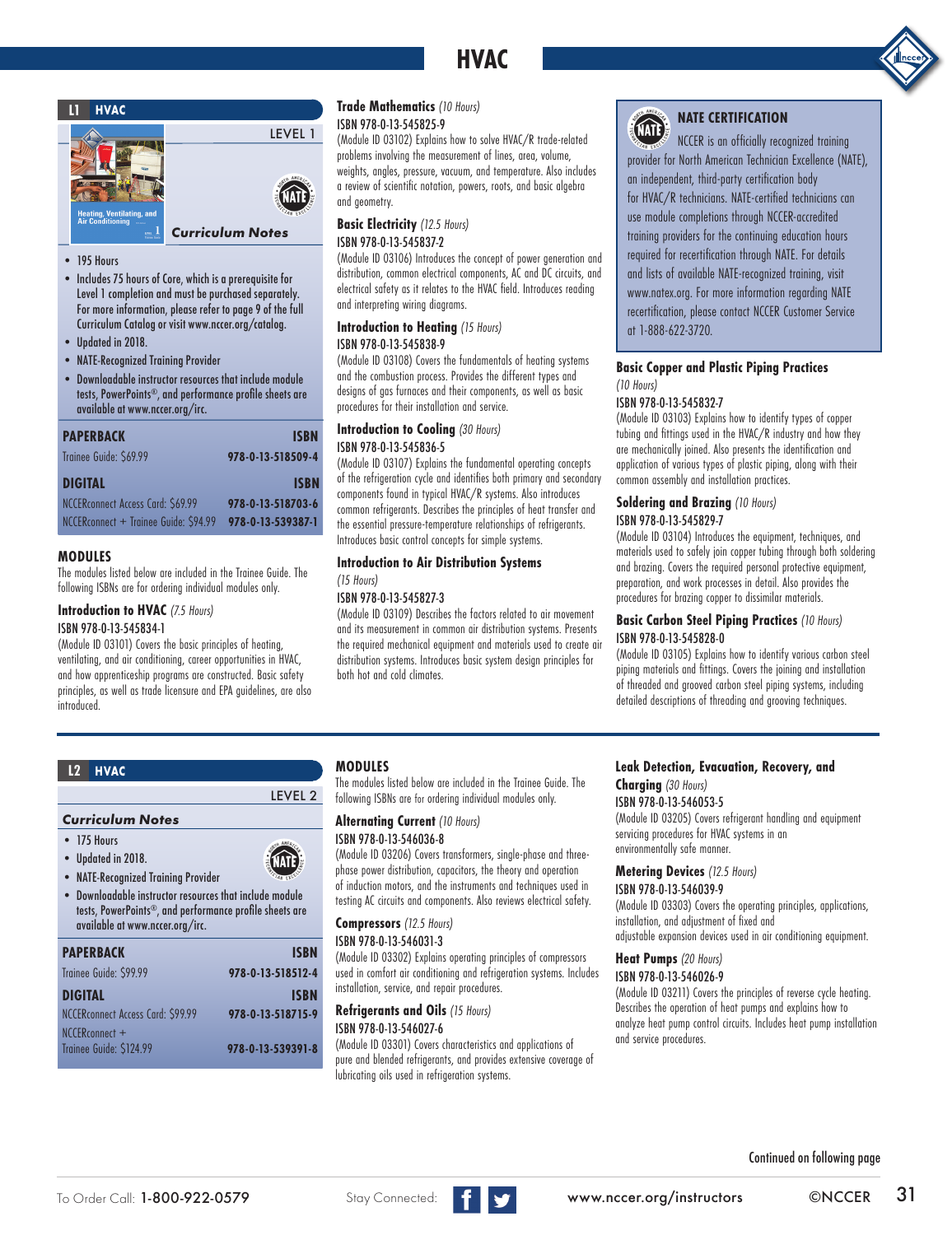### **Basic Maintenance** *(20 Hours)*

#### ISBN 978-0-13-546054-2

(Module ID 03215) Covers information related to maintenanceoriented materials, as well as guidelines for the inspection and periodic maintenance of various systems and accessories. Also covers the application of gaskets and seals, as well as the adjustment of different types of belt drives. Includes information on inspection and maintenance requirements for selected equipment.

#### **Chimneys, Vents, and Flues** *(5 Hours)* ISBN 978-0-13-546049-8

(Module ID 03202) Covers the principles of venting fossil fuel furnaces and methods for selecting and installing vent systems for gas-fired heating equipment.

#### **Sheet Metal Duct Systems** *(10 Hours)* ISBN 978-0-13-546058-0

(Module ID 03213) Covers layout, fabrication, installation, and insulation of sheet metal ductwork. Also includes selection and installation of registers, diffusers, dampers, and other duct accessories.

#### **Fiberglass and Flexible Duct Systems** *(7.5 Hours)* ISBN 978-0-13-546050-4

(Module ID 03214) Covers the layout, fabrication, installation, and joining of fiberglass ductwork and fittings. Describes the proper

### methods for attaching and supporting flex duct. **Commercial Airside Systems** *(12.5 Hours)*

ISBN 978-0-13-546046-7

LEVEL 3

**NATE** 

(Module ID 03201) Describes the systems, equipment, and operating sequences commercial airside system configurations such as constant volume single-zone and multi-zone, VVT, VAV, and dual-duct VAV.

#### **Air Quality Equipment** *(5 Hours)* ISBN 978-0-13-546030-6

(Module ID 03204) Covers principles, processes, and devices used

to control humidity and air cleanliness, as well as devices used to conserve energy in HVAC systems.

#### **Introduction to Hydronic Systems** *(15 Hours)* ISBN 978-0-13-546041-2

(Module ID 03203) Introduces hot water heating systems, focusing on safe operation of the low-pressure boilers and piping systems in residential applications.

#### **L3 HVAC**

## *Curriculum Notes*

- $\bullet$  167.5 Hours
- 
- Updated in 2018. • NATE-Recognized Training Provider
- Downloadable instructor resources that include module tests, PowerPoints®, and performance profile sheets are available at www.nccer.org/irc.

| <b>PAPERBACK</b>                          | ISBN              |
|-------------------------------------------|-------------------|
| Trainee Guide: \$99.99                    | 978-0-13-518510-0 |
| <b>DIGITAL</b>                            | <b>ISBN</b>       |
| NCCER connect Access Card: \$99.99        | 978-0-13-518722-7 |
| NCCERconnect +<br>Trainee Guide: \$124.99 |                   |
|                                           | 978-0-13-539376-5 |

#### **MODULES**

The modules listed below are included in the Trainee Guide. The following ISBNs are for ordering individual modules only.

#### **Fasteners, Hardware, and Wiring Terminations** *(10 Hours)*

#### ISBN 978-0-13-546190-7

(Module ID 03313) Covers a variety of fasteners, hardware, and wiring terminations used in HVAC systems including the installation of these components.

#### **Control Circuit and Motor Troubleshooting** *(30 Hours)*

#### ISBN 978-0-13-546189-1

(Module ID 03314) Provides information and skills to troubleshoot control circuits and electric motors found in heating and cooling equipment.

#### **Troubleshooting Cooling** *(20 Hours)* ISBN 978-0-13-546179-2

(Module ID 03210) Provides guidance related to troubleshooting cooling systems.

#### **Troubleshooting Heat Pumps** *(12.5 Hours)* ISBN 978-0-13-546186-0

(Module ID 03311) Provides a thorough review of the heat pump operating cycle, and presents troubleshooting procedures for components.

#### **Troubleshooting Gas Heating** *(15 Hours)* ISBN 978-0-13-546181-5

(Module ID 03209) Covers information and skills needed to troubleshoot gas-fired furnaces and boilers.

# **Troubleshooting Oil Heating** *(15 Hours)*

ISBN 978-0-13-546199-0

(Module ID 03310) Describes the construction and operation of oilfired heating systems and their components. Includes servicing and testing of oil furnaces and procedures for isolating and correcting oil furnace malfunctions.

#### **Troubleshooting Accessories** *(7.5 Hours)* ISBN 978-0-13-546182-2

(Module ID 03312) Delivers information and skills needed to troubleshoot various air treatment accessories used with heating and cooling equipment.

### **Zoning, Ductless, and Variable Refrigerant Flow Systems** *(15 Hours)*

#### ISBN 978-0-13-546191-4

(Module ID 03315) Introduces the information and skills needed to troubleshoot and repair zoned, ductless, and variable refrigerant flow systems.

#### **Commercial Hydronic Systems** *(12.5 Hours)* ISBN 978-0-13-546194-5

(Module ID 03305) Reviews basic properties of water and describes how water pressure is related to the movement of water through piping systems. Describes various types and components of commercial hot-water heating and chilled-water cooling systems, and examines how those systems function.

#### **Steam Systems** *(10 Hours)* ISBN 978-0-13-546196-9

(Module ID 03306) Focuses on the use of steam for storing and moving energy in HVAC systems. Reviews the fundamentals of water that relate to steam and describes the basic steam system cycle. Discusses a steam system's operational components—steam boilers and their accessories and controls; steam system loads, including heat exchangers/converters; and terminal devices. Steam system valves and piping are covered in detail, including common types of piping arrangements; the components of a condensate return/feedwater system; steam and condensate pipe sizing; and pressure-reducing valves and thermostatic valves.

#### **Retail Refrigeration System** *(15 Hours)*

#### ISBN 978-0-13-546187-7

(Module ID 03304) Covers the applications, principles, and troubleshooting of retail refrigeration systems.

### **Customer Relations** *(5 Hours)*

#### ISBN 978-0-13-546198-3

(Module ID 03316) Presents the importance of establishing good relations with customers and provides guidance on how to achieve that goal. Focuses on ways for a technician to make a good first impression and describes how to communicate in a positive manner with customers. The elements of a service call and dealing with different types of problem customers are also covered.

Continued on following page